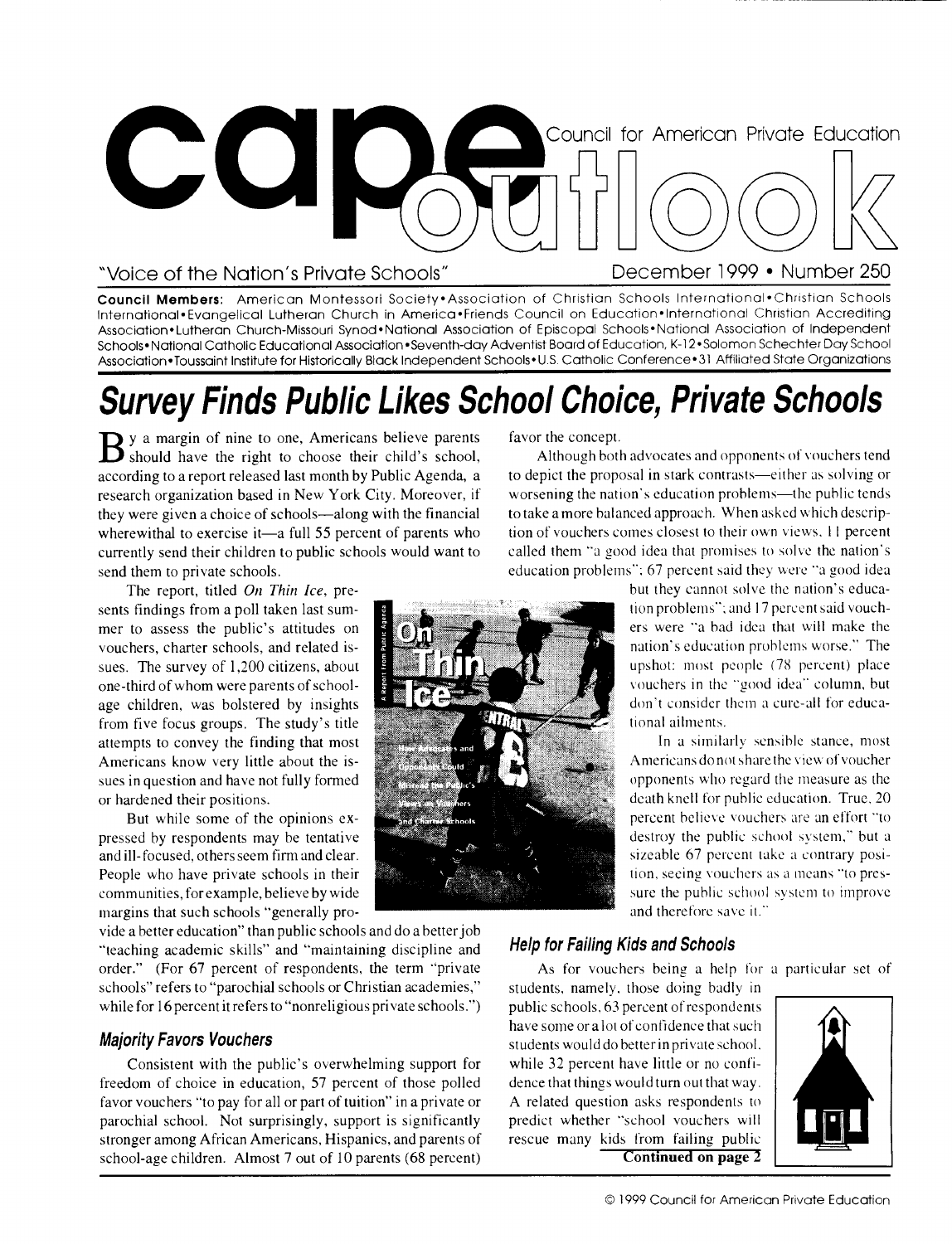#### **Continued from page 1**

schools and give them a chance to fulfill their potential." Sixty-four percent of Americans think that outcome is likely, and 28 percent think it isn't.

#### **In My Neighborhood?**

Are Americans ready to see a voucher program start in their own community? More than 3 in 10 (32 percent) say they are, and another 44 percent say they would be "only if it first shows good results in other communities." Notably, only 19 percent respond with a flat-out no. And in the spirit of Ameri-

<u> 1999 - James Albert Harry Stranger (d. 1989)</u>

#### **Public or Private**

**In your local area, is it the public schools or the private schools that..** 



Base: People who have private schools in local area (n=879) <u> 1989 - Johann Stein, Amerikaansk filozof fan it fjorde fan it fjilder fan it fjorde fan it fjilder fan it fji</u>

can pragmatism, where what works counts most. 60 percent of those who oppose vouchers say they would "view them more positively if the kids using them were doing better and public schools improved."

#### **Definite Ideas on Vouchers**

Whether they want vouchers to start now or not, Americans have definite ideas regarding particular elements of a voucher program. They seem certain, for example, that all families, not just low income families, should be eligible for vouchers; that religious schools should be included, and that parents of voucher students should be expected to pay at least part of the tuition (see chart).

Six out of ten (62 percent) respondents favor "having more scholarships available to hardworking students in weak public schools so they can switch to private school."

In explaining the public's comfort with including religious schools in voucher programs, the report notes, "Some parents would simply rather send their children to schools that

teach religion, cannot afford to do so. and hope vouchers would make that possible." Other parents. according to the report, may be looking for elements associated with religious schools, such as discipline, uniforms, and respect. "Hallways that are orderly, students that are civil, classrooms where teachers are in control—these are the images that come to people's minds when they start talking about why religious schools should be part of the answer."

The public's sense of what would happen to public schools if they faced more competition is hard to figure out. On the one hand, there is a split on whether "teachers and administrators working in the public schools will try harder to do a good job if they see they are losing more and more kids to private schools." Forty-nine percent agree with that statement, while 47 percent disagree. On the other hand, 57 percent believe public schools spurred by competition "would fight to get better and eventually improve in order to hold on to their students."

#### **The Big Picture**

Aside from gauging opinion on the details of school choice, the survey also assesses the attitudes of Americans on some big-picture issues in education. For example, more than 6 in 10 people (62 percent) agree that the nation's public schools "have some good things about them" but need "major change." Another 16 percent think there is "so much wrong with public schools that we need to create a whole new system altogether.'

| If you designed a voucher program,<br>which would you want?                 | General<br>Public |
|-----------------------------------------------------------------------------|-------------------|
| All families to be eligible, regardless of income<br>-OR-                   | 72%               |
| Only low-income families to be eligible                                     | 22%               |
| To allow parents to use vouchers only for non-<br>religious schools<br>-OR- | 14%               |
| For parents to use the vouchers to send kids to                             |                   |
| religious schools as well                                                   | 78%               |
| To require parents to come up with some tuition<br>money themselves<br>-OR- | 64%               |
| For vouchers to cover the entire cost of tuition,                           |                   |
| as long as it was reasonable                                                | 28%               |

Finally, 19 percent believe public schools "are doing pretty well and need little change." Support for public education runs deep. with 64 percent saying the country "needs a strong public school system to stay a healthy democracy." Even so. 85 percent of respondents say the country "would he better off or it would make little difference" if "most students were attending private schools instead of public ones."

For more information on the report, visit the Web site of the Public Agenda: www.publicagenda.org. <u> De Santo de Santo de Santo de Santo de Santo de Santo de Santo de Santo de Santo de Santo de Santo de Santo d</u>

#### **School Choice**

**How much do you agree or disagree with the following statement?** 

*Parents should have the right to choose the school they want their child to attend.* 

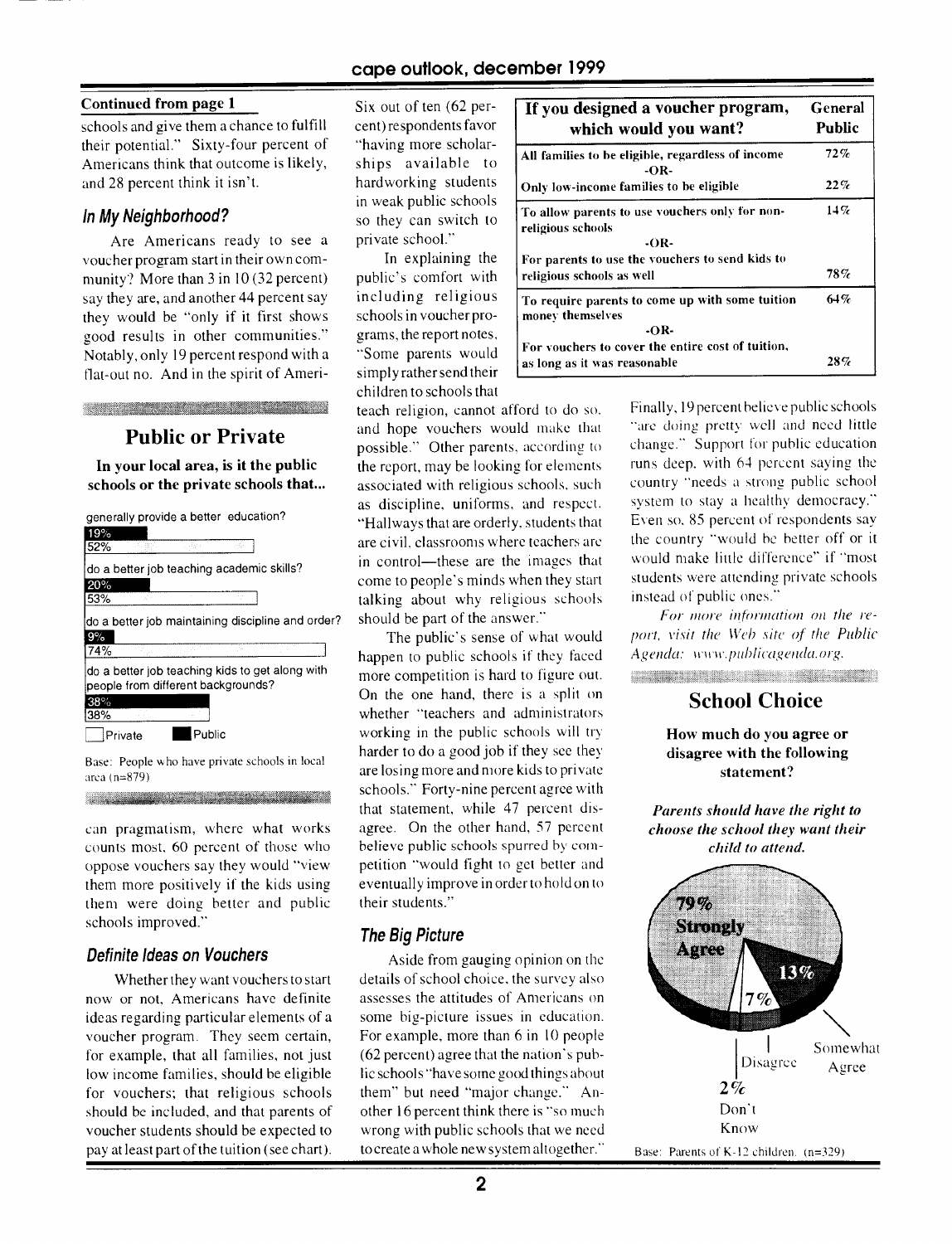## **Private School Students Score Above Average in Civics**

Every once in a while, opponents of school choice take a not so subtle swipe at private schools by suggesting they are not as effective as government schools in transmitting democratic values and producing good citizens. As the argument goes, when it comes to preparing productive citizens, public schools are the true-blue American schools—the foundation of freedom—instilling in students a knowledge of civics, a love of democracy, and a tolerance for diversity.

Well, last month the National Center for Education Statistics released the results of an assessment of student achievement in civics, a test intended to "measure how well American youth are being prepared to meet their citizenship responsibilities." And it turns out that students in private schools scored well above the national average. As the report put it, "At all three grades [4, 8, 12], the percentages at or above each of the achievement levels were higher among students attending nonpublic schools than among their peers attending public schools." The accompanying chart shows the percentage of students at or

above each of the three achievement levels established for the test: *Basic*  (partial mastery of fundamental knowledge and skills), Proficient (solid academic performance), and Advanced (superior performance).

Based on the premise that civics education is "critical to the survival of democratic government," the test was geared to gauge the degree to which schools are producing informed, capable. and active citizens. Specifically, the assessment attempted to measure three components of "civic competency":

- knowledge,
- •intellectual and participatory skills.
- civic dispositions.

The knowledge component covered such concepts as civic life, politics, the foundations of government, the role of citizens, and the principles of democracy. Intellectual and participatory skills included "those skills of mind and action that allow individuals to apply civic knowledge to good effect." Finally, the civic disposition component examined whether students know and understand the importance of behaviors such as "respecting individual worth and hu-

man dignity" and "participating in civic affairs in an informed, thoughtful, and effective manner."

The NAEP 1998 Civics Report Card is available on the NCES Web site at: http://nces.ed.gov

| % of Students At or<br><b>Above Key Levels in</b><br><b>NAEP Civics Test</b> |        |         |  |  |  |
|------------------------------------------------------------------------------|--------|---------|--|--|--|
|                                                                              | Public | Private |  |  |  |
| Grade 4                                                                      |        |         |  |  |  |
| Basic                                                                        | 67     | 84      |  |  |  |
| <b>Proficient</b>                                                            | 21     | 35      |  |  |  |
| Advanced                                                                     |        | 4       |  |  |  |
| Grade 8                                                                      |        |         |  |  |  |
| <b>Basic</b>                                                                 | 68     | 89      |  |  |  |
| Proficient                                                                   | 20     | 40      |  |  |  |
| Advanced                                                                     |        | Δ       |  |  |  |
| Grade 12                                                                     |        |         |  |  |  |
| Basic                                                                        | 63     | 80      |  |  |  |
| <b>Proficient</b>                                                            | 25     | 38      |  |  |  |
| Advanced                                                                     | Δ      | 7       |  |  |  |

|                                               | <b>Federal Education Aid</b><br>(in millions of dollars) |      |
|-----------------------------------------------|----------------------------------------------------------|------|
| <b>Key Programs Affecting Private Schools</b> |                                                          |      |
|                                               | FU 1000                                                  | ณ วเ |

|                                       | FY 1999       | FY 2000         |
|---------------------------------------|---------------|-----------------|
| <b>Bilingual Education</b>            | \$224.0       | \$248.0         |
| <b>Capital Expenses</b>               | S24.0         | \$12.0          |
| <b>Class-Size Reduction</b>           | \$1,200.0     | \$1,300.0       |
| <b>Education Technology (Part A)</b>  | \$125.0       | \$158.7         |
| Eisenhower Professional Dvip.         | \$335.0       | \$335.0         |
| Goals 2000                            | <b>S491.0</b> | S491.0          |
| <b>Reading and Literacy Grants</b>    | \$260.0       | \$260.0         |
| Safe and Drug-Free Schools            | S566.0        | \$605.8         |
| Special Education                     | \$5,334.1     | \$6,036.6       |
| <b>Teacher Training in Technology</b> | S75.0         | <b>S75.0</b>    |
| <b>Technology Literacy Challenge</b>  | S425.0        | \$425.0         |
| <b>Title I (Total)</b>                | \$8,426.9     | n.<br>\$8,678.9 |
| Title VI                              | \$375.0       | S380.0          |
|                                       |               |                 |

## **Big Boost in Fed Ed Spending**

Last month Congress approved and President Clinton signed an omnibus spending package for FY 2000. which includes \$35.6 billion in funding for federal education programs—\$2.l billion or 6.3 percent more than FY 1999.

The spending plan contains a new provision requiring school districts to offer public school choice to parents of children in chronically poor-performing Title I schools. "This is a significant step forward for Title I parents and their children." said House Education and the Workforce Committee Chairman Bill Goodling (R-PA).

The package also includes \$1.3 billion, an increase of \$100 million from last year, for a program to help districts reduce class size by recruiting, hiring, and training teachers. A change in the one-year-old program allows school districts to use up to 25 percent of the funds for professional development. The current cap is 15 percent. The change is significant for private schools, because to the extent a district uses these funds for the professional development of public school teachers, it must provide equitable services designed to meet the unique needs of private school teachers.